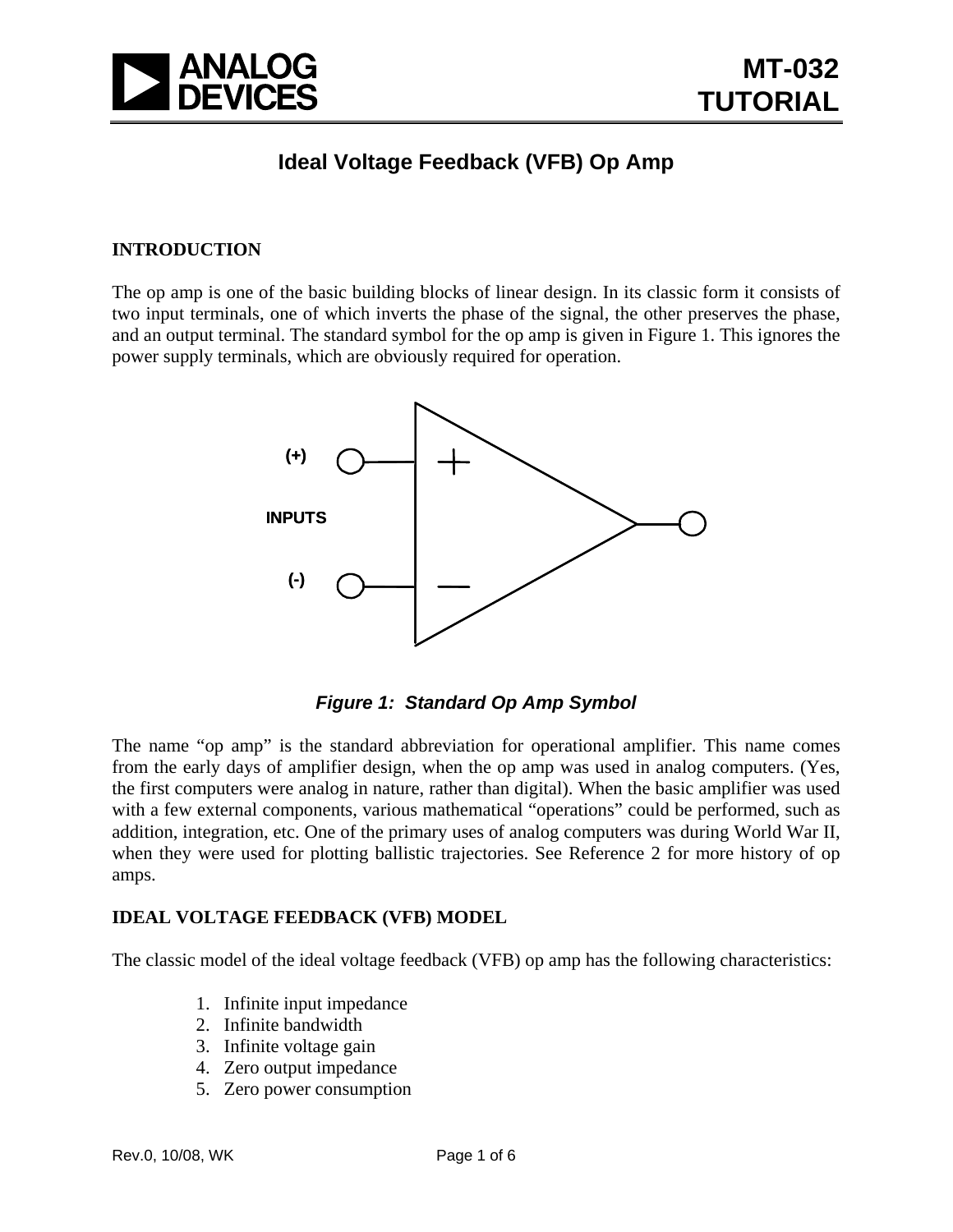None of these can be actually realized, of course. How close a real implementation comes to these ideals determines the quality of the op amp.

Current feedback (CFB) is another op amp architecture and is discussed in a separate tutorial. The attributes of an ideal VFB op amp are summarized in Figure 2. This is referred to as the voltage feedback (VFB) model. This type of op amp comprises nearly all op amps below 10 MHz bandwidth and on the order of 90% of those with higher bandwidths.



*Figure 2: The Attributes of an Ideal Voltage Feedback Op Amp* 

## **ASIC OPERATION B**

output will be the input voltage multiplied by the gain determined by the feedback network. Note that the output responds to differential-mode voltage and not the common-mode input voltage. The basic operation of the ideal op amp can be easily summarized. First, we assume that there is a portion of the output that is fed back to the inverting terminal to establish the fixed gain for the amplifier. This is negative feedback. Any differential voltage across the input terminals of the op amp is multiplied by the amplifier's *open loop gain* which is infinite for the ideal op amp. If the magnitude of this differential voltage is more positive on the inverting (–) terminal than on the non-inverting (+) terminal, the output will swing negative. If the magnitude of the differential voltage is more positive on the non-inverting  $(+)$  terminal than on the inverting  $(-)$  terminal, the output voltage will swing positive. The infinite open loop gain of the amplifier will attempt to force the differential input voltage to zero. As long as the inputs and output stays in the operational range of the amplifier, it will keep the differential input voltage at zero, and the

#### INVERTING AND NON-INVERTING CONFIGURATIONS

There are two basic ways configure the ideal voltage feedback op amp as an amplifier. These are shown in Figure 3 and Figure 4.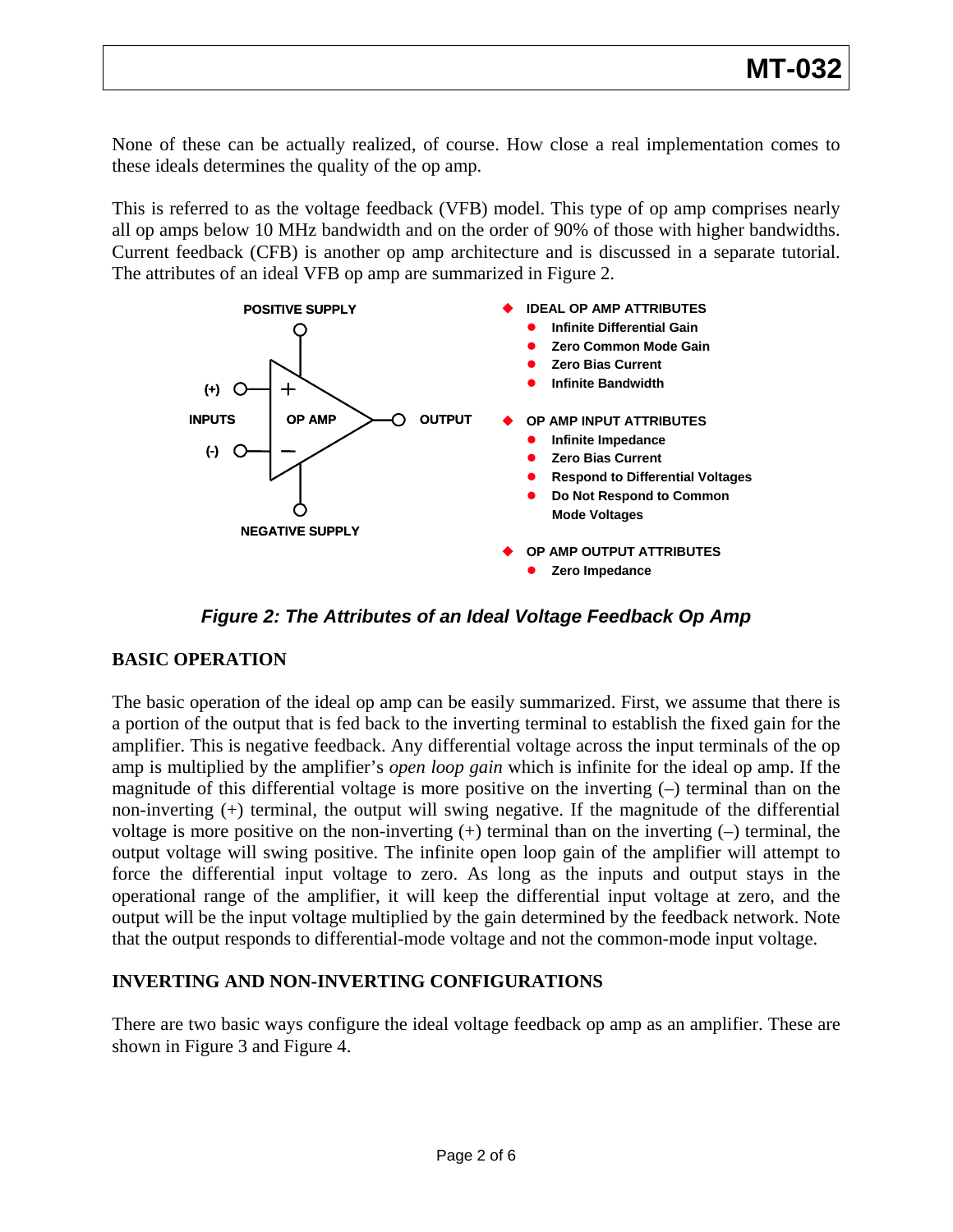Figure 3 shows what is known as the inverting configuration. W ith this circuit, the output is out of phase with the input. The signal gain of this circuit is determined by the ratio of the resistors used and is given by:



F

## *Figure 3: Inverting Mode Op Amp Stage*

Figure 4 shows what is know as the non-inverting configuration. W ith this circuit the output is in phase with the input. The signal gain of the circuit is also determined by the ratio of the resistors used and is given by:

$$
G = 1 + \frac{R_F}{R_G}
$$
 Eq. 2



*Figure 4: Non-Inverting Mode Op Amp Stage*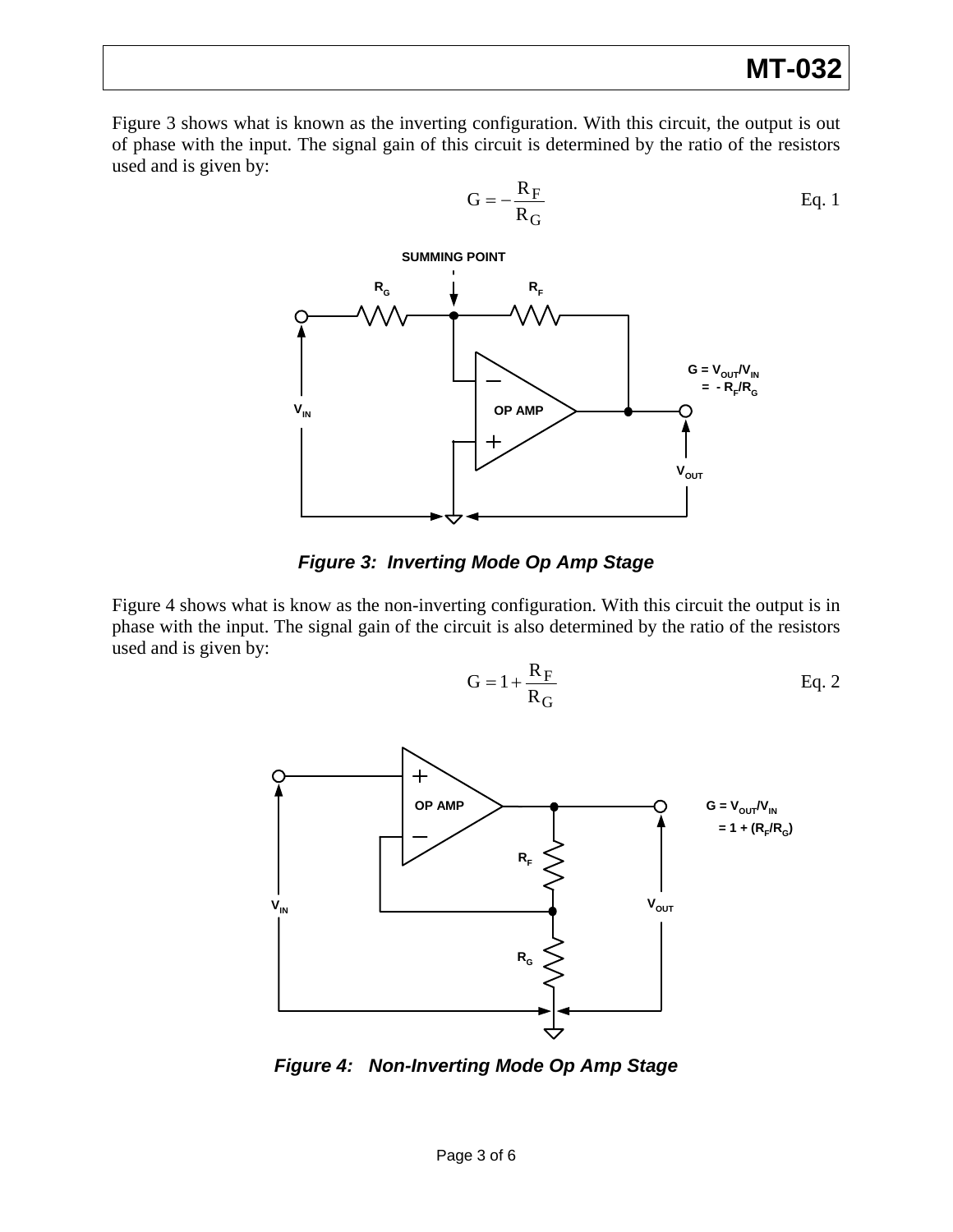Note that since the output drives a voltage divider (the gain-setting network) the maximum voltage available at the inverting terminal is the full output voltage, when the circuit is configured for a minimum gain of 1 ( $R_G = \infty$ ).

Also note that in both inverting and non-inverting configurations the feedback is from the output to the inverting terminal. This is *negative* feedback and has many advantages for the designer. These will be discussed more in detail.

It should also be noted that the gain is based on the *ratio* of the resistors, not their actual values. This means that the designer can choose from a wide range of values, within certain practical limits.

maximum limit for most semiconductors. The junction temperature is the temperature at the silicon chip itself. On the other end of the spectrum, if the resistor values are too high, there is an and possibly cause instability and oscillation. However, if the values of the resistors are too low, a great deal of current is required from the op amp output for proper operation. This causes excessive power dissipation in the op amp itself, which has many disadvantages. The increased dissipation leads to self-heating of the chip, which can cause a change in the dc characteristics of the op amp itself. Also, the heat generated can eventually cause the junction temperature to rise above 150°C, the commonly accepted increase in noise and the susceptibility to parasitic capacitances, which can also limit bandwidth

From a practical sense, resistors below 10  $\Omega$  and above 1 M $\Omega$  are more difficult to procure, especially if precision resistors are required.

## **INVERTING OP AMP GAIN DERIVATION**

inverting terminal is connected to ground. We are assuming a bipolar (positive and negative) power supply. Since the op amp will force the differential voltage across the inputs to zero, the inverting input will also appear to be at ground. In fact, this node is often referred to as a "virtual ground". Let us look at the case of an inverting amp in a little more detail. Referring to Figure 5, the non-



*Figure 5: Inverting Amplifier Gain*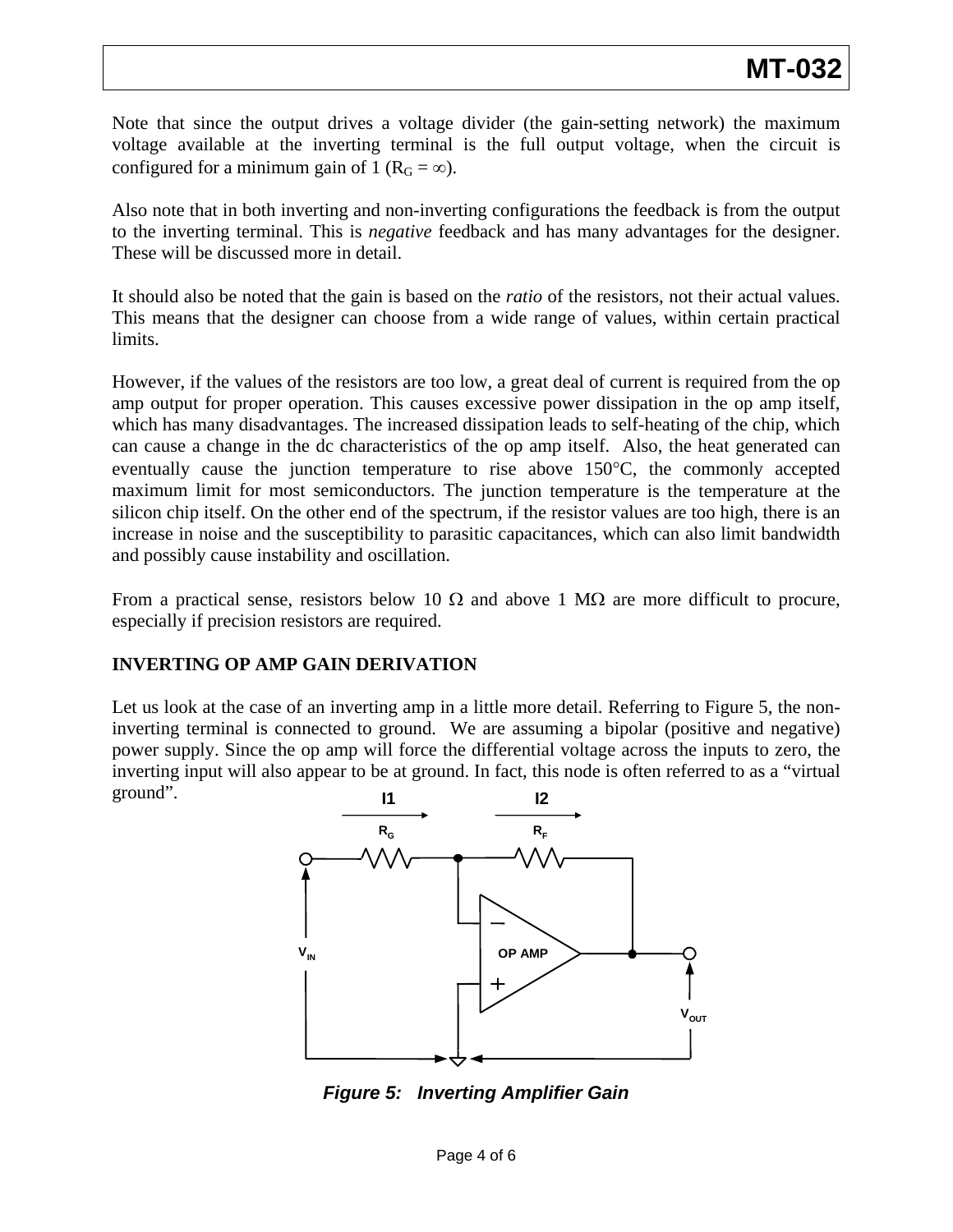If there is a voltage  $(V_{\text{IN}})$  applied to the input resistor, It will set up a current (I1) through the resistor  $(R_G)$  so that

$$
II = \frac{V_{IN}}{R_G}
$$
 Eq. 3

Since the input impedance of the ideal op amp is infinite, no current will flow into the inverting input. Therefore, this same current  $(11)$  must flow through the feedback resistor  $(R_F)$ . Since the amplifier will force the inverting terminal to ground, the output will assume a voltage  $(V_{OUT})$ such that:

$$
V_{OUT} = I1 \times R_F
$$
 Eq. 4

Doing some simple arithmetic we then can come to the conclusion (Eq. 1) that:

$$
\frac{V_{OUT}}{V_{IN}} = G = -\frac{R_F}{R_G}.
$$
 Eq. 5

#### **NON-INVERTING OP AMP GAIN DERIVATION**



*Figure 6: Non-Inverting Amplifier gain* 

is applied to the non-inverting terminal. The output voltage drives a voltage divider consisting of  $R_F$  and  $R_G$ . The voltage at the inverting terminal (V<sub>A</sub>), which is at the junction of the two resistors, is equal to Now we examine the non-inverting case in more detail. Referring to Figure 6, the input voltage

$$
V_A = \frac{R_G}{R_G + R_F} V_{OUT}.
$$
 Eq. 6